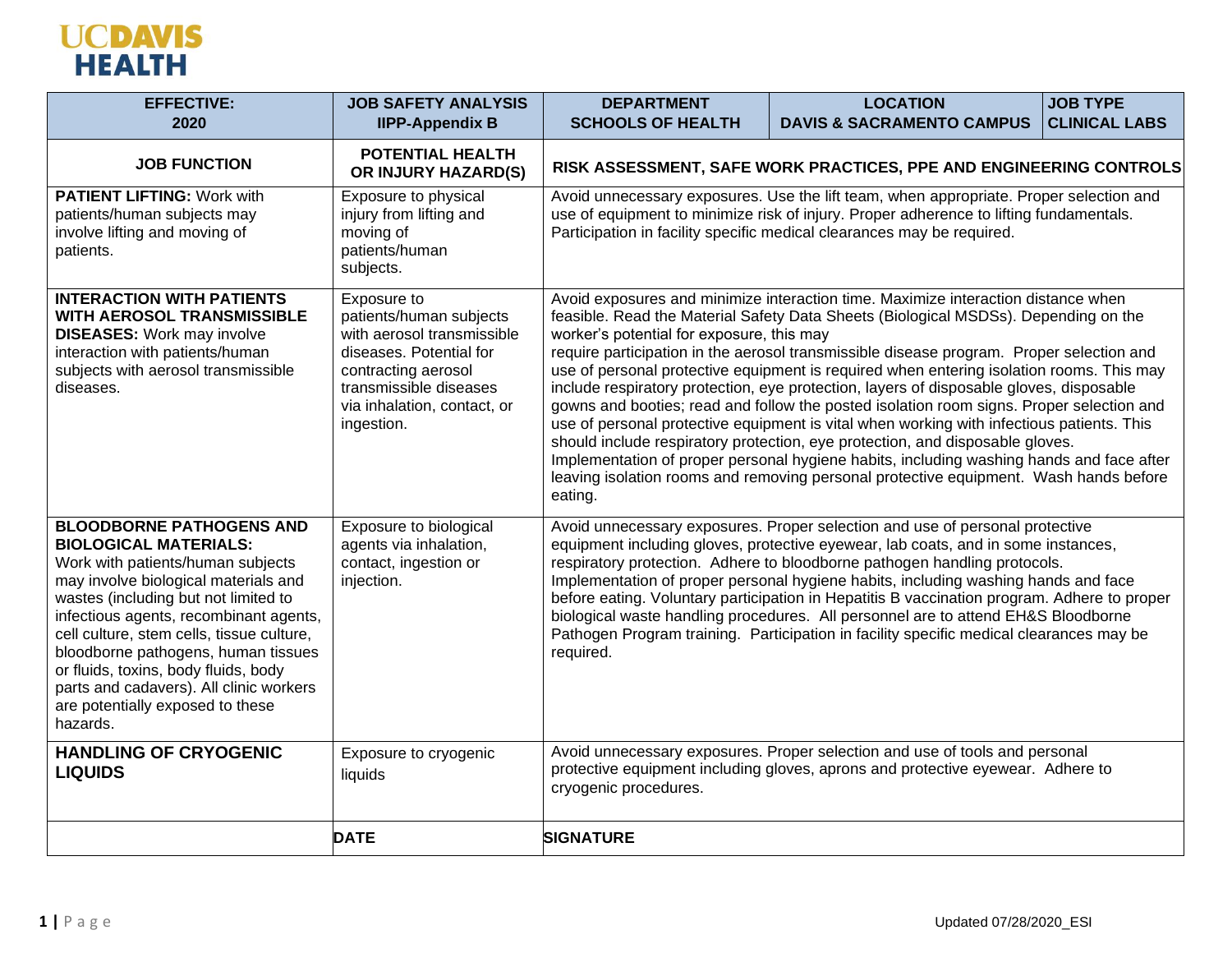## **UCDAVIS**<br>HEALTH

| <b>EFFECTIVE:</b>                                                                                                                                                                                                                                                                                                                                                                                                                              | <b>JOB SAFETY ANALYSIS</b>                                                                                                       | <b>DEPARTMENT</b>                                                                                                                                                                                                                                                                                                                                                                                        | <b>LOCATION</b>                                                                                                                                                                                                                                                                                                                                                                                                                                                                                                                                                                                                  | <b>JOB TYPE</b>      |
|------------------------------------------------------------------------------------------------------------------------------------------------------------------------------------------------------------------------------------------------------------------------------------------------------------------------------------------------------------------------------------------------------------------------------------------------|----------------------------------------------------------------------------------------------------------------------------------|----------------------------------------------------------------------------------------------------------------------------------------------------------------------------------------------------------------------------------------------------------------------------------------------------------------------------------------------------------------------------------------------------------|------------------------------------------------------------------------------------------------------------------------------------------------------------------------------------------------------------------------------------------------------------------------------------------------------------------------------------------------------------------------------------------------------------------------------------------------------------------------------------------------------------------------------------------------------------------------------------------------------------------|----------------------|
| 2020                                                                                                                                                                                                                                                                                                                                                                                                                                           | <b>IIPP-Appendix B</b>                                                                                                           | <b>SCHOOLS OF HEALTH</b>                                                                                                                                                                                                                                                                                                                                                                                 | <b>DAVIS &amp; SACRAMENTO CAMPUS</b>                                                                                                                                                                                                                                                                                                                                                                                                                                                                                                                                                                             | <b>CLINICAL LABS</b> |
| <b>JOB FUNCTION</b>                                                                                                                                                                                                                                                                                                                                                                                                                            | <b>POTENTIAL HEALTH</b><br>OR INJURY HAZARD(S)                                                                                   | RISK ASSESSMENT, SAFE WORK PRACTICES, PPE AND ENGINEERING CONTROLS                                                                                                                                                                                                                                                                                                                                       |                                                                                                                                                                                                                                                                                                                                                                                                                                                                                                                                                                                                                  |                      |
| <b>TRANSPLANTS AND ANIMAL</b><br><b>PARTS:</b> Work in clinics may<br>involve transplants<br>organs, tissues and parts<br>including animal parts.                                                                                                                                                                                                                                                                                              | Exposure to animals<br>and animal allergies via<br>inhalation<br>and contact                                                     | Avoid unnecessary exposures. Proper selection and use of personal protective equipment<br>including gloves, protective eyewear, lab coats, and in some instances respiratory<br>protection. Proper adherence to protocols. Implementation of proper personal hygiene<br>habits, including washing hands and face before eating. Participation<br>in facilities- specific medical clearances as required. |                                                                                                                                                                                                                                                                                                                                                                                                                                                                                                                                                                                                                  |                      |
| <b>SELECT AGENTS: Work in</b><br>laboratories containing select agents.<br>Select agents in any quantity are<br>registered with the Biosafety Officer. All<br>lab workers who work in a lab with<br>select agents and wastes are potentially<br>exposed to these hazards during a fire<br>or other emergency. Those workers<br>who are registered as working with<br>select agents are trained on safe<br>procedures by the Biosafety Officer. | Exposure to select<br>agents via inhalation,<br>contact, ingestion or<br>injection.                                              | Biosafety Officer.                                                                                                                                                                                                                                                                                                                                                                                       | Avoid all exposures. Read the Material Safety Data Sheets (MSDSs). Design<br>experiments for zero exposure. Proper selection and use of personal protective<br>equipment including layers of disposable gloves, disposable lab wear and full-face<br>respiratory protection. Implementation of proper personal hygiene habits, including<br>washing hands and face before eating. All personnel to receive training from the                                                                                                                                                                                     |                      |
| <b>CHEMICALS:</b> Work in clinical<br>situations containing chemicals and<br>chemical waste (including<br>carcinogens). All workers who work<br>in a clinic with chemicals and<br>chemical waste are potentially<br>exposed to these hazards.                                                                                                                                                                                                  | Exposure to<br>chemicals via<br>inhalation, contact,<br>ingestion or injection.                                                  |                                                                                                                                                                                                                                                                                                                                                                                                          | Avoid all unnecessary exposures. Read the Material Safety Data Sheets (MSDSs).<br>Reduce exposures that cannot be avoided by minimizing exposure duration and<br>concentration. Proper selection and use of personal protective equipment including gloves,<br>protective eyewear, lab coats, and in some instances respiratory protection.<br>Implementation of proper personal hygiene habits, including washing hands and face<br>before eating. All personnel to receive training on Chemical Laboratory Safety, Hazardous<br>Waste Management and Waste Minimization prior to conducting this type of work. |                      |
| <b>BUSINESS PLAN: There is an</b><br>inherent hazard in working in a<br>building containing chemicals<br>and workers are potentially<br>exposed to these hazards.                                                                                                                                                                                                                                                                              | Exposure to chemicals<br>and associated hazards<br>including explosion, fire,<br>inhalation, contact,<br>ingestion or injection. | Avoid all unnecessary exposures. Read the Material Safety Data Sheets (MSDSs) of<br>materials that you work with and adhere to proper standard operating procedures.<br>Reduce risk by notifying the Safety Officer of the hazards. Read and document training<br>on the Building Fire Plan and the Building Evacuation Plan. Participate in building fire<br>drills. No smoking permitted on campus.    |                                                                                                                                                                                                                                                                                                                                                                                                                                                                                                                                                                                                                  |                      |
|                                                                                                                                                                                                                                                                                                                                                                                                                                                | <b>DATE</b>                                                                                                                      | <b>SIGNATURE</b>                                                                                                                                                                                                                                                                                                                                                                                         |                                                                                                                                                                                                                                                                                                                                                                                                                                                                                                                                                                                                                  |                      |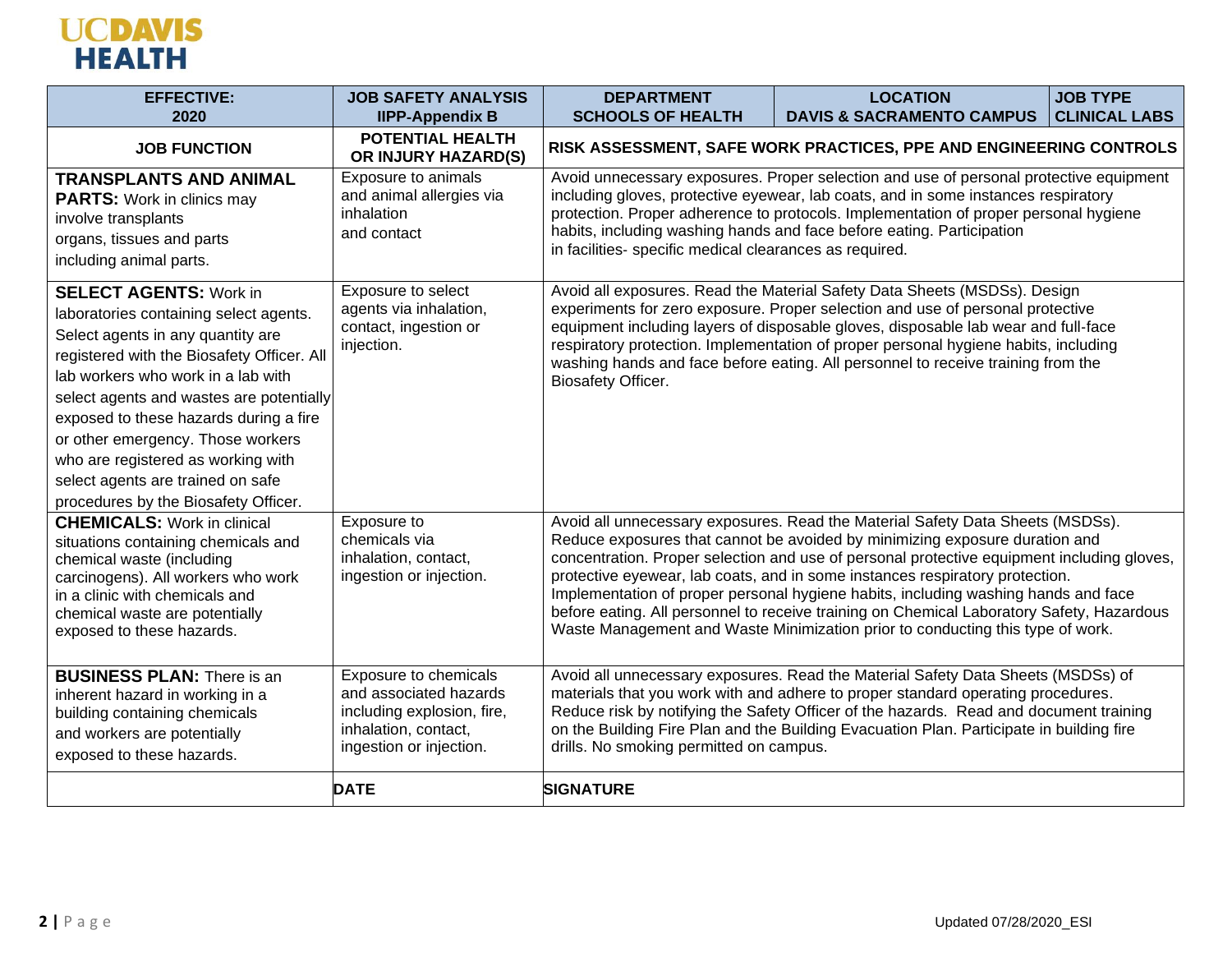## **UCDAVIS**<br>HEALTH

| <b>EFFECTIVE:</b><br>2020                                                                                                                                                                                                                                                                                                                                                                                          | <b>JOB SAFETY ANALYSIS</b><br><b>IIPP-Appendix B</b>                                                                                                                                                                                                                                                           | <b>DEPARTMENT</b><br><b>SCHOOLS OF HEALTH</b>                                                                                                                                                                                                                                                                                                                                                                                                                                                                                                                      | <b>LOCATION</b><br><b>DAVIS &amp; SACRAMENTO CAMPUS</b>                                                                                                                                                                                                                                                                                                                                                                                                                                                                                                                                                                                                                                                                                     | <b>JOB TYPE</b><br><b>CLINICAL LABS</b> |
|--------------------------------------------------------------------------------------------------------------------------------------------------------------------------------------------------------------------------------------------------------------------------------------------------------------------------------------------------------------------------------------------------------------------|----------------------------------------------------------------------------------------------------------------------------------------------------------------------------------------------------------------------------------------------------------------------------------------------------------------|--------------------------------------------------------------------------------------------------------------------------------------------------------------------------------------------------------------------------------------------------------------------------------------------------------------------------------------------------------------------------------------------------------------------------------------------------------------------------------------------------------------------------------------------------------------------|---------------------------------------------------------------------------------------------------------------------------------------------------------------------------------------------------------------------------------------------------------------------------------------------------------------------------------------------------------------------------------------------------------------------------------------------------------------------------------------------------------------------------------------------------------------------------------------------------------------------------------------------------------------------------------------------------------------------------------------------|-----------------------------------------|
| <b>JOB FUNCTION</b>                                                                                                                                                                                                                                                                                                                                                                                                | <b>POTENTIAL HEALTH</b><br>OR INJURY HAZARD(S)                                                                                                                                                                                                                                                                 |                                                                                                                                                                                                                                                                                                                                                                                                                                                                                                                                                                    | RISK ASSESSMENT, SAFE WORK PRACTICES, PPE AND ENGINEERING CONTROLS                                                                                                                                                                                                                                                                                                                                                                                                                                                                                                                                                                                                                                                                          |                                         |
| <b>CONTROLLED SUBSTANCES:</b><br>Work in clinical situations handling<br>controlled substances. All workers<br>who work in a clinical situation with<br>controlled substances are potentially<br>exposed to these hazards.                                                                                                                                                                                         | Exposure to chemicals<br>via inhalation, contact,<br>ingestion or injection.                                                                                                                                                                                                                                   | Avoid all unnecessary exposures. Reduce exposures that cannot be avoided by minimizing<br>exposure duration and concentration. Proper selection and use of personal protective<br>equipment including gloves, protective eyewear, lab coats, and in some instances<br>respiratory protection. Implementation of proper personal hygiene habits, including washing<br>hands and face before eating. All personnel to receive training on Chemical Laboratory<br>Safety, Hazardous Waste Management and Waste Minimization prior to conducting this<br>type of work. |                                                                                                                                                                                                                                                                                                                                                                                                                                                                                                                                                                                                                                                                                                                                             |                                         |
| <b>NUCLEAR MEDICINE AND</b><br><b>RADIOACTIVE MATERIALS:</b><br>Work in clinics containing radiological<br>materials and wastes and work with<br>patients who have been treated with<br>and may contain radioactive materials.<br>All workers are potentially exposed to<br>these hazards. Those workers who<br>conduct radioactive work have a<br>higher potential for exposure<br>and receive required training. | Exposure to radiological<br>agents via inhalation,<br>contact, ingestion or<br>injection.                                                                                                                                                                                                                      | type of work.                                                                                                                                                                                                                                                                                                                                                                                                                                                                                                                                                      | Avoid all unnecessary exposures. Adhere to radiological material handling procedures<br>including limiting exposures through combination of minimizing time, maximizing distances<br>and use of appropriate shielding. Proper selection and use of personal protective<br>equipment including gloves, protective eyewear, lab coats, and in some instances<br>respiratory protection Implementation of proper personal hygiene habits, including washing<br>hands and face before eating. Participation in radiological monitoring program may be<br>required. All personnel to conduct radioactive work will receive on the job and classroom<br>training including Radiation Safety and other applicable courses prior to conducting this |                                         |
| <b>NANOPARTICLES:</b> Work in<br>laboratories, shops and spaces<br>containing chemicals in nanoparticle<br>sizes.                                                                                                                                                                                                                                                                                                  | Exposure to nanoparticle<br>chemicals via inhalation,<br>contact, ingestion or<br>injection. The hazards of a<br>nanoparticle are unclear.<br>There is some evidence<br>that the hazard of<br>nanoparticles may be more<br>reflective of particle and<br>fiber hazards rather than of<br>the chemical hazards. | habits, including washing hands and face before eating.                                                                                                                                                                                                                                                                                                                                                                                                                                                                                                            | Avoid all unnecessary exposures. Read the Material Safety Data Sheets (MSDSs). Adhere<br>to proper standard operating procedures for these materials. Reduce exposures that<br>cannot be avoided by minimizing exposure duration and concentration. Proper selection<br>and use of personal protective equipment including gloves, protective eyewear, lab coats,<br>and in some instances respiratory protection. Implementation of proper personal hygiene                                                                                                                                                                                                                                                                                |                                         |
| <b>LASERS: Work in clinics</b><br>containing laser hazards. All<br>workers who work in a clinic with<br>lasers are potentially exposed to<br>these hazards.                                                                                                                                                                                                                                                        | Injury from physical<br>hazards including high<br>voltage, lasers and<br>compressed gases and<br>liquids, and specialized<br>equipment.                                                                                                                                                                        | laser safety training prior to conducting this type of work.                                                                                                                                                                                                                                                                                                                                                                                                                                                                                                       | Avoid unnecessary exposures. Proper selection and use of personal protective eyewear<br>and specialized equipment. Employees are not to enter restricted areas unless<br>accompanied by a properly trained individual familiar with the hazards of the area.<br>Employees are not to operate specialized equipment without proper training and<br>documentation. Personnel routinely entering areas where lasers are used will receive                                                                                                                                                                                                                                                                                                      |                                         |
|                                                                                                                                                                                                                                                                                                                                                                                                                    | <b>DATE</b>                                                                                                                                                                                                                                                                                                    | <b>SIGNATURE</b>                                                                                                                                                                                                                                                                                                                                                                                                                                                                                                                                                   |                                                                                                                                                                                                                                                                                                                                                                                                                                                                                                                                                                                                                                                                                                                                             |                                         |